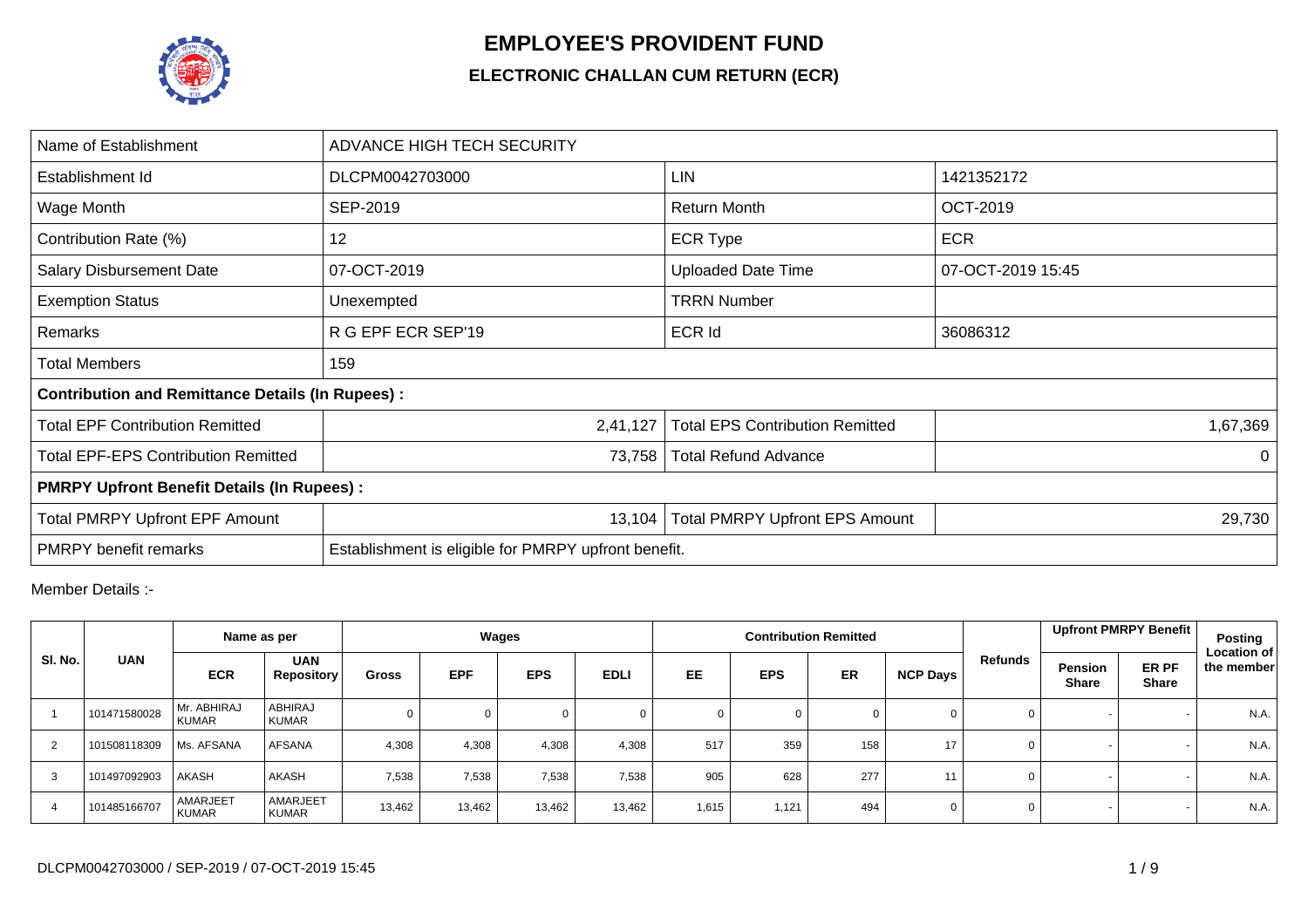|                |              | Name as per                                 |                                                |             |             | Wages      |             |             |             | <b>Contribution Remitted</b> |                 |                |                                | <b>Upfront PMRPY Benefit</b> | Posting                          |
|----------------|--------------|---------------------------------------------|------------------------------------------------|-------------|-------------|------------|-------------|-------------|-------------|------------------------------|-----------------|----------------|--------------------------------|------------------------------|----------------------------------|
| SI. No.        | <b>UAN</b>   | <b>ECR</b>                                  | <b>UAN</b><br><b>Repository</b>                | Gross       | <b>EPF</b>  | <b>EPS</b> | <b>EDLI</b> | <b>EE</b>   | <b>EPS</b>  | <b>ER</b>                    | <b>NCP Days</b> | <b>Refunds</b> | <b>Pension</b><br><b>Share</b> | ER PF<br><b>Share</b>        | <b>Location of</b><br>the member |
| 5              | 101446308814 | <b>AMIT KUMAR</b>                           | <b>AMIT KUMAR</b>                              | 13,462      | 13,462      | 13,462     | 13,462      | 1,615       | 1,121       | 494                          | $\mathbf 0$     | $\mathbf{0}$   |                                |                              | N.A.                             |
| 6              | 101485166730 | <b>ANIL KUMAR</b>                           | <b>ANIL KUMAR</b>                              | 13,462      | 13,462      | 13,462     | 13,462      | 1,615       | 1,121       | 494                          | $\mathbf 0$     | 0              |                                |                              | N.A.                             |
| $\overline{7}$ | 101485166657 | <b>ANIL KUMAR</b>                           | <b>ANIL KUMAR</b>                              | $\mathbf 0$ | $\mathbf 0$ | 0          | $\mathbf 0$ | $\mathbf 0$ | $\mathbf 0$ | $\mathbf 0$                  | $\mathbf 0$     | 0              |                                |                              | N.A.                             |
| 8              | 101485167181 | ANIRUDH                                     | ANIRUDH                                        | 12,923      | 12,923      | 12,923     | 12,923      | 1,551       | 1,076       | 475                          | $\overline{1}$  | 0              |                                |                              | N.A.                             |
| 9              | 101219575727 | <b>ANITA</b>                                | ANITA                                          | 12,923      | 12,923      | 12,923     | 12,923      | 1,551       | 1,076       | 475                          | $\overline{1}$  | 0              |                                |                              | N.A.                             |
| 10             | 101497092855 | <b>ANJU</b>                                 | <b>ULIAN</b>                                   | 11,846      | 11,846      | 11,846     | 11,846      | 1,422       | 987         | 435                          | 3               | 0              |                                |                              | N.A.                             |
| 11             | 101068695920 | Mr. ANKUR<br><b>GAUTAM</b>                  | ANKUR<br>GAUTAM                                | 13,462      | 13,462      | 13,462     | 13,462      | 1,615       | 1,121       | 494                          | $\mathbf 0$     | 0              |                                |                              | N.A.                             |
| 12             | 101087749327 | Mr. ANUBHAV<br><b>SINGH</b>                 | ANUBHAV<br><b>SINGH</b>                        | 12,385      | 12,385      | 12,385     | 12,385      | 1,486       | 1.032       | 454                          | $\overline{2}$  | 0              | 1,032                          | 454                          | N.A.                             |
| 13             | 101485166690 | ANUJ KUMAR                                  | ANUJ KUMAR                                     | 11,846      | 11,846      | 11,846     | 11,846      | 1,422       | 987         | 435                          | 3               | 0              |                                |                              | N.A.                             |
| 14             | 100724883569 | Mr. ANUJ<br><b>SHARMA</b>                   | LUIA<br><b>SHARMA</b>                          | 13,462      | 13,462      | 13,462     | 13,462      | 1,615       | 1.121       | 494                          | $\mathbf 0$     | 0              |                                |                              | N.A.                             |
| 15             | 101067269467 | <b>ARUN KUMAR</b>                           | ARUN<br><b>KUMAR</b>                           | 13,462      | 13,462      | 13,462     | 13,462      | 1,615       | 1,121       | 494                          | $\mathsf 0$     | 0              |                                |                              | N.A.                             |
| 16             | 101209488191 | <b>ARUN YADAV</b>                           | <b>ARUN YADAV</b>                              | 13,462      | 13,462      | 13,462     | 13,462      | 1,615       | 1,121       | 494                          | $\mathbf 0$     | 0              | 1,121                          | 494                          | N.A.                             |
| 17             | 100634808941 | ASHA DAS                                    | ASHA DAS                                       | 13,462      | 13,462      | 13,462     | 13,462      | 1,615       | 1,121       | 494                          | $\mathbf 0$     | 0              |                                |                              | N.A.                             |
| 18             | 101497093307 | Mr. ASHISH<br><b>KUMAR</b>                  | <b>ASHISH</b><br><b>KUMAR</b>                  | 12,923      | 12,923      | 12,923     | 12,923      | 1,551       | 1,076       | 475                          | $\overline{1}$  | $\mathbf 0$    |                                |                              | N.A.                             |
| 19             | 101471375524 | ASHOK<br><b>SHARMA</b>                      | ASHOK<br><b>SHARMA</b>                         | 13,462      | 13,462      | 13,462     | 13,462      | 1,615       | 1,121       | 494                          | $\mathbf 0$     | 0              |                                |                              | N.A.                             |
| 20             | 100634810887 | <b>AVINASH</b><br><b>KUMAR</b>              | <b>AVINASH</b><br><b>KUMAR</b>                 | 13,462      | 13,462      | 13,462     | 13,462      | 1,615       | 1,121       | 494                          | $\mathbf 0$     | $\mathbf 0$    |                                |                              | N.A.                             |
| 21             | 101047105876 | <b>BABITA</b>                               | <b>BABITA</b>                                  | 4,308       | 4,308       | 4,308      | 4,308       | 517         | 359         | 158                          | 17              | 0              |                                |                              | N.A.                             |
| 22             | 101332022605 | Mrs. BABITA                                 | <b>BABITA</b>                                  | 13,462      | 13,462      | 13,462     | 13,462      | 1,615       | 1,121       | 494                          | $\mathbf 0$     | 0              | Deactivated                    | Deactivated                  | N.A.                             |
| 23             | 100987131212 | Mr. BAMBAM<br><b>KUMAR</b><br><b>PASWAN</b> | <b>BAMBAM</b><br><b>KUMAR</b><br><b>PASWAN</b> | 11,846      | 11,846      | 11,846     | 11,846      | 1,422       | 987         | 435                          | 3               | 0              |                                |                              | N.A.                             |
| 24             | 100551205569 | <b>BHARAT KR</b>                            | <b>BHARAT</b><br><b>KUMAR</b><br>MANDAL        | 13,462      | 13,462      | 13,462     | 13,462      | 1,615       | 1,121       | 494                          | $\mathbf 0$     | 0              |                                |                              | N.A.                             |
| 25             | 100511755403 | Mr.<br><b>BHUPENDER</b>                     | <b>BHUPENDER</b>                               | 13,462      | 13,462      | 13,462     | 13,462      | 1,615       | 1,121       | 494                          | $\mathbf 0$     | 0              |                                |                              | N.A.                             |
| 26             | 101202213967 | Mr.<br><b>BHUPENDER</b>                     | <b>BHUPENDER</b>                               | 12,923      | 12,923      | 12,923     | 12,923      | 1,551       | 1,076       | 475                          | $\overline{1}$  | $\mathbf 0$    |                                |                              | N.A.                             |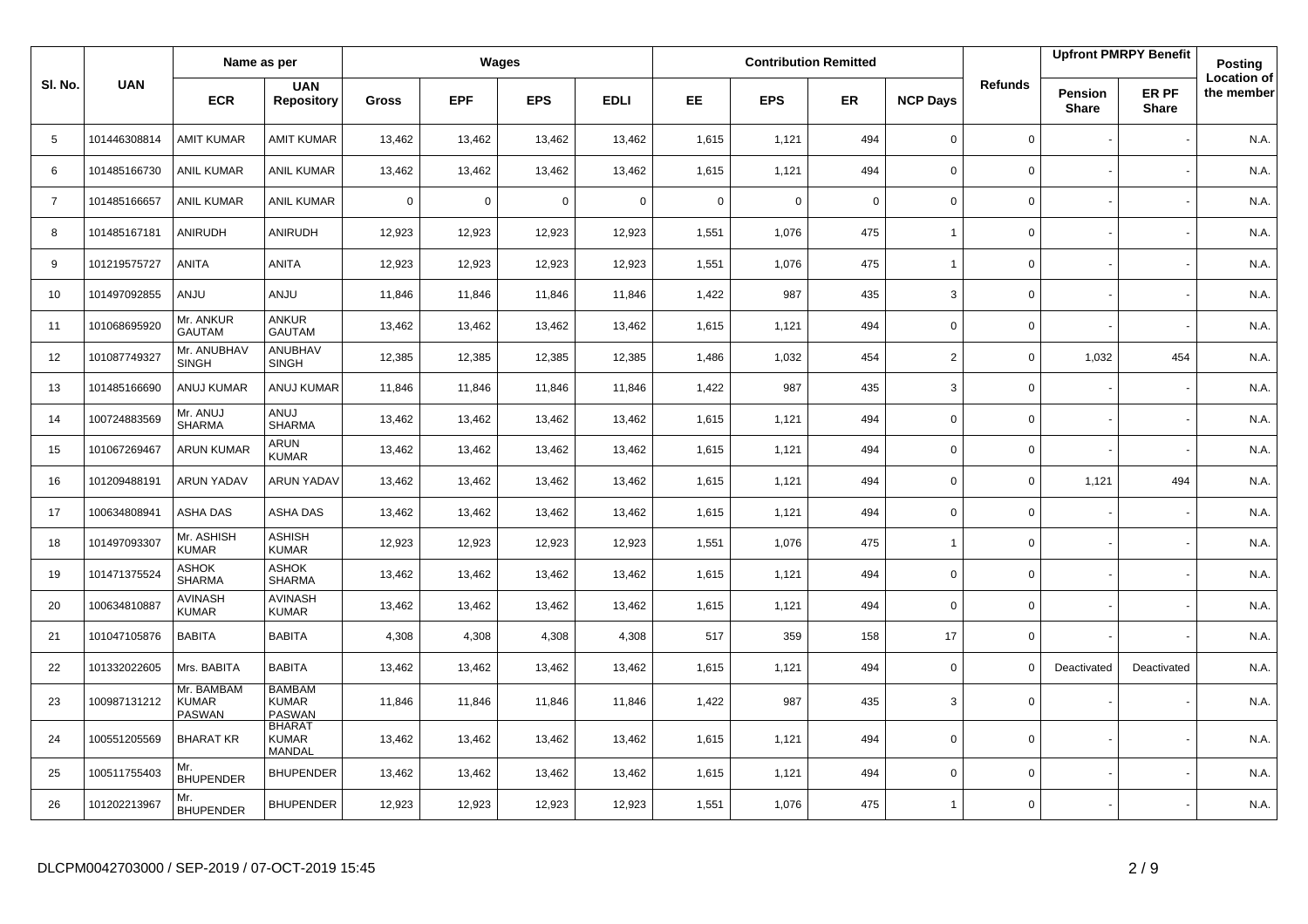|        |              | Name as per                      |                                  |              |             | Wages       |             |             |            | <b>Contribution Remitted</b> |                 |                |                         | <b>Upfront PMRPY Benefit</b> | Posting                          |
|--------|--------------|----------------------------------|----------------------------------|--------------|-------------|-------------|-------------|-------------|------------|------------------------------|-----------------|----------------|-------------------------|------------------------------|----------------------------------|
| SI. No | <b>UAN</b>   | <b>ECR</b>                       | <b>UAN</b><br><b>Repository</b>  | <b>Gross</b> | <b>EPF</b>  | <b>EPS</b>  | <b>EDLI</b> | <b>EE</b>   | <b>EPS</b> | <b>ER</b>                    | <b>NCP Days</b> | <b>Refunds</b> | Pension<br><b>Share</b> | ER PF<br><b>Share</b>        | <b>Location of</b><br>the member |
| 27     | 101086023345 | <b>BRAJENDRA</b><br><b>KUMAR</b> | <b>BRAJENDRA</b><br><b>KUMAR</b> | 13,462       | 13,462      | 13,462      | 13,462      | 1,615       | 1,121      | 494                          | $\mathbf 0$     | 0              |                         |                              | N.A.                             |
| 28     | 100511889727 | Mr. CHANCHAL<br><b>KUMAR</b>     | CHANCHAL<br><b>KUMAR</b>         | 12,923       | 12,923      | 12,923      | 12,923      | 1,551       | 1,076      | 475                          | $\overline{1}$  | 0              |                         |                              | N.A.                             |
| 29     | 101068695931 | Mr. CHANDAN<br><b>KUMAR</b>      | CHANDAN<br><b>KUMAR</b>          | 13,462       | 13,462      | 13,462      | 13,462      | 1,615       | 1,121      | 494                          | $\mathbf 0$     | 0              |                         |                              | N.A.                             |
| 30     | 101270907713 | Ms. CHANDNI                      | CHANDNI                          | 13,462       | 13,462      | 13,462      | 13,462      | 1,615       | 1,121      | 494                          | 0               | 0              | 1,121                   | 494                          | N.A.                             |
| 31     | 101426785411 | Mr. CHANDPAL<br><b>SHARMA</b>    | CHANDPAL<br><b>SHARMA</b>        | 11,846       | 11,846      | 11,846      | 11,846      | 1,422       | 987        | 435                          | 3               | $\mathbf 0$    | 987                     | 435                          | N.A.                             |
| 32     | 100585157850 | <b>CHINTOO</b><br><b>MANDAL</b>  | <b>CHINTOO</b><br><b>MANDAL</b>  | 12,385       | 12,385      | 12,385      | 12,385      | 1,486       | 1,032      | 454                          | $\overline{2}$  | 0              |                         |                              | N.A.                             |
| 33     | 100551201822 | DEENANATH                        | <b>DEENANATH</b>                 | 13,462       | 13,462      | 13,462      | 13,462      | 1,615       | 1,121      | 494                          | $\mathsf 0$     | 0              |                         |                              | N.A.                             |
| 34     | 100511528677 | Mr. DEEPAK                       | <b>DEEPAK</b>                    | 13,462       | 13,462      | 13,462      | 13,462      | 1,615       | 1,121      | 494                          | $\Omega$        | $\mathbf 0$    |                         |                              | N.A.                             |
| 35     | 101485167199 | <b>DEEPAK SINGH</b>              | <b>DEEPAK</b><br><b>SINGH</b>    | 13,462       | 13,462      | 13,462      | 13,462      | 1,615       | 1,121      | 494                          | $\mathbf 0$     | 0              |                         |                              | N.A.                             |
| 36     | 100551202918 | <b>DEVRAJ</b>                    | <b>DEVRAJ</b>                    | 13,462       | 13,462      | 13,462      | 13,462      | 1,615       | 1,121      | 494                          | $\mathbf 0$     | 0              |                         |                              | N.A.                             |
| 37     | 101129049712 | <b>DILIP KUMAR</b>               | <b>DILIP KUMAR</b>               | 13,462       | 13,462      | 13,462      | 13,462      | 1,615       | 1,121      | 494                          | $\mathbf 0$     | 0              | 1,121                   | 494                          | N.A.                             |
| 38     | 101485167175 | <b>DINESH</b>                    | <b>DINESH</b>                    | 13,462       | 13,462      | 13,462      | 13,462      | 1,615       | 1,121      | 494                          | $\mathbf 0$     | 0              |                         |                              | N.A.                             |
| 39     | 100566163256 | Mr. GYAN<br><b>SINGH</b>         | <b>GYAN SINGH</b>                | 13,462       | 13,462      | 13,462      | 13,462      | 1,615       | 1,121      | 494                          | $\mathsf 0$     | 0              |                         |                              | N.A.                             |
| 40     | 101159725926 | Mr. HARINAM                      | <b>HARINAM</b>                   | $\mathbf 0$  | $\mathbf 0$ | $\mathbf 0$ | $\mathbf 0$ | $\mathbf 0$ | $\Omega$   | $\mathbf 0$                  | $\mathbf 0$     | $\mathbf 0$    |                         |                              | N.A.                             |
| 41     | 101186798598 | <b>HARISH KUMA</b>               | HARISH<br><b>KUMAR</b>           | 12,923       | 12,923      | 12,923      | 12,923      | 1,551       | 1,076      | 475                          | $\mathbf{1}$    | $\mathbf 0$    | 1,076                   | 475                          | N.A.                             |
| 42     | 101291423288 | Mr. HIRA LAL<br>SAHU             | <b>HIRA LAL</b><br>SAHU          | 12,385       | 12,385      | 12,385      | 12,385      | 1,486       | 1,032      | 454                          | $\overline{2}$  | 0              |                         |                              | N.A.                             |
| 43     | 101393221463 | Mrs.<br><b>INDRAWATI</b>         | <b>INDRAWATI</b>                 | 13,462       | 13,462      | 13,462      | 13,462      | 1,615       | 1,121      | 494                          | $\mathbf 0$     | 0              |                         |                              | N.A.                             |
| 44     | 101414468451 | Mrs. KAILASH<br><b>DEVI</b>      | KAILASH<br><b>DEVI</b>           | 13,462       | 13,462      | 13,462      | 13,462      | 1,615       | 1,121      | 494                          | $\mathbf 0$     | 0              |                         |                              | N.A.                             |
| 45     | 101381187673 | Mr. KAILASH<br>PASWAN            | KAILASH<br><b>PASWAN</b>         | 10,769       | 10,769      | 10,769      | 10,769      | 1,292       | 897        | 395                          | 5               | 0              |                         |                              | N.A.                             |
| 46     | 101497093311 | Mr. KAMLESH<br><b>KUMAR</b>      | KAMLESH<br><b>KUMAR</b>          | 13,462       | 13,462      | 13,462      | 13,462      | 1,615       | 1,121      | 494                          | $\mathbf 0$     | $\mathbf{0}$   |                         |                              | N.A.                             |
| 47     | 101228120643 | Mr. KAPIL                        | KAPIL                            | 13,462       | 13,462      | 13,462      | 13,462      | 1,615       | 1,121      | 494                          | $\mathbf 0$     | 0              |                         |                              | N.A.                             |
| 48     | 100758416227 | Mr. KARTIK                       | KARTIK                           | 13,462       | 13,462      | 13,462      | 13,462      | 1,615       | 1,121      | 494                          | $\Omega$        | $\Omega$       | Deactivated             | Deactivated                  | N.A.                             |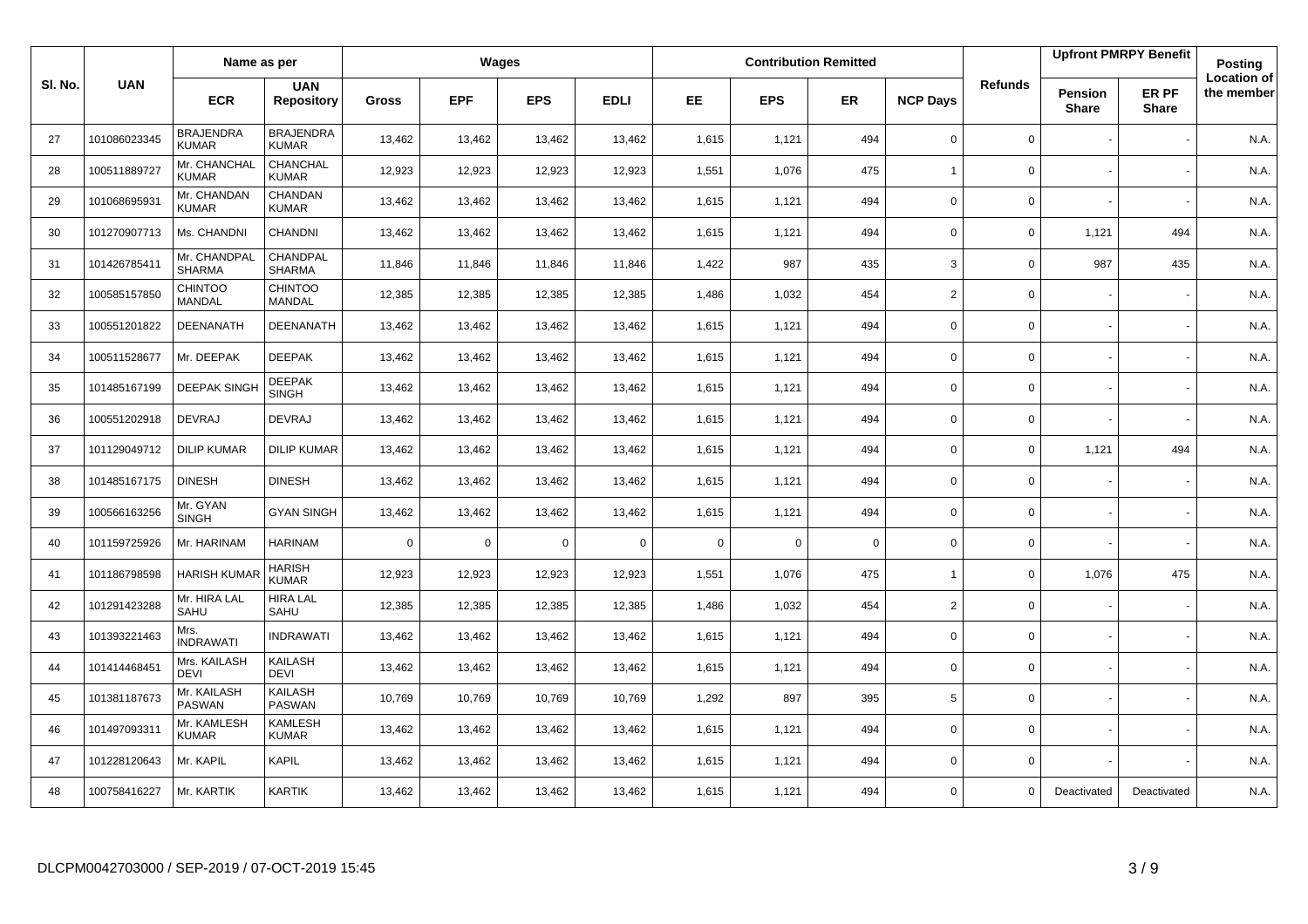|         |              | Name as per                      |                                               |              |            | Wages      |             |       |            | <b>Contribution Remitted</b> |                 |                |                         | <b>Upfront PMRPY Benefit</b> | Posting                          |
|---------|--------------|----------------------------------|-----------------------------------------------|--------------|------------|------------|-------------|-------|------------|------------------------------|-----------------|----------------|-------------------------|------------------------------|----------------------------------|
| SI. No. | <b>UAN</b>   | <b>ECR</b>                       | <b>UAN</b><br><b>Repository</b>               | <b>Gross</b> | <b>EPF</b> | <b>EPS</b> | <b>EDLI</b> | EE    | <b>EPS</b> | ER                           | <b>NCP Days</b> | <b>Refunds</b> | Pension<br><b>Share</b> | ER PF<br><b>Share</b>        | <b>Location of</b><br>the member |
| 49      | 101497092840 | KOMAL KUMAR                      | <b>KOMAL</b><br>KUMARI                        | 13,462       | 13,462     | 13,462     | 13,462      | 1,615 | 1,121      | 494                          | $\mathbf 0$     | 0              |                         |                              | N.A.                             |
| 50      | 101272833502 | Mr. KULDEEP<br><b>KUMAR</b>      | <b>KULDEEP</b><br><b>KUMAR</b>                | 13,462       | 13,462     | 13,462     | 13,462      | 1,615 | 1,121      | 494                          | $\mathbf 0$     | 0              |                         |                              | N.A.                             |
| 51      | 101419412127 | LOKENDRA<br><b>KUMAR</b>         | <b>LOKENDRA</b><br><b>KUMAR</b>               | 12,385       | 12,385     | 12,385     | 12,385      | 1,486 | 1,032      | 454                          | 2               | 0              | Deactivated             | Deactivated                  | N.A.                             |
| 52      | 101226699638 | <b>MANISH KUMA</b>               | <b>MANISH</b><br><b>KUMAR</b>                 | 13,462       | 13,462     | 13,462     | 13,462      | 1,615 | 1,121      | 494                          | $\mathbf 0$     | 0              | 1,121                   | 494                          | N.A.                             |
| 53      | 101249420862 | Mrs. MANISHI                     | <b>MANISHI</b>                                | 5,385        | 5,385      | 5,385      | 5,385       | 646   | 449        | 197                          | 15              | 0              |                         |                              | N.A.                             |
| 54      | 101508095867 | <b>MANJU</b>                     | <b>MANJU</b>                                  | 13,462       | 13,462     | 13,462     | 13,462      | 1,615 | 1,121      | 494                          | $\mathbf 0$     | 0              |                         |                              | N.A.                             |
| 55      | 101434517100 | Mr. MANOHAR<br><b>PASWAN</b>     | <b>MANOHAR</b><br><b>PASWAN</b>               | 13,462       | 13,462     | 13,462     | 13,462      | 1,615 | 1,121      | 494                          | $\mathbf 0$     | 0              |                         |                              | N.A.                             |
| 56      | 101485165540 | Mr. MANOJ                        | <b>LONAM</b>                                  | 13,462       | 13,462     | 13,462     | 13,462      | 1,615 | 1,121      | 494                          | $\mathbf 0$     | 0              |                         |                              | N.A.                             |
| 57      | 101176538245 | Mr. MANOJ<br><b>KUMAR</b>        | <b>MANOJ</b><br><b>KUMAR</b>                  | 13,462       | 13,462     | 13,462     | 13,462      | 1,615 | 1,121      | 494                          | $\mathbf 0$     | 0              |                         |                              | N.A.                             |
| 58      | 101339760449 | Mr. MANOJ<br><b>KUMAR SAH</b>    | <b>LONAM</b><br><b>KUMAR SAH</b>              | 12,923       | 12,923     | 12,923     | 12,923      | 1,551 | 1,076      | 475                          | $\overline{1}$  | 0              | 1,076                   | 475                          | N.A.                             |
| 59      | 101497092864 | <b>MANOJ</b><br>PASWAN           | <b>MANOJ</b><br><b>PASWAN</b>                 | 13,462       | 13,462     | 13,462     | 13,462      | 1,615 | 1,121      | 494                          | 0               | 0              |                         |                              | N.A.                             |
| 60      | 100551203616 | <b>MANTUN</b>                    | <b>MANTUN</b>                                 | 13,462       | 13,462     | 13,462     | 13,462      | 1,615 | 1,121      | 494                          | 0               | $\Omega$       |                         |                              | N.A.                             |
| 61      | 100732911407 | Mr. MD RIZWAN<br><b>ALAM</b>     | MD RIZWAN<br><b>ALAM</b>                      | 13,462       | 13,462     | 13,462     | 13,462      | 1,615 | 1,121      | 494                          | 0               | 0              |                         |                              | N.A.                             |
| 62      | 101471377966 | <b>MD SALMAN</b>                 | <b>MD SALMAN</b>                              | 13,462       | 13,462     | 13,462     | 13,462      | 1,615 | 1,121      | 494                          | 0               | 0              |                         |                              | N.A.                             |
| 63      | 101458714839 | <b>MILAN CHELL</b>               | <b>MILAN CHELL</b>                            | 13,462       | 13,462     | 13,462     | 13,462      | 1,615 | 1,121      | 494                          | 0               | 0              |                         |                              | N.A.                             |
| 64      | 101458714894 | <b>MO NADEEM</b>                 | <b>MO NADEEM</b>                              | 13,462       | 13,462     | 13,462     | 13,462      | 1,615 | 1,121      | 494                          | 0               | 0              |                         |                              | N.A.                             |
| 65      | 100876013439 | Mr. MOHD<br><b>KURBAN</b>        | <b>MOHD</b><br><b>KURBAN</b>                  | 13,462       | 13,462     | 13,462     | 13,462      | 1,615 | 1,121      | 494                          | $\Omega$        | 0              |                         |                              | N.A.                             |
| 66      | 101425713674 | Ms. MOHINI                       | <b>MOHINI</b>                                 | 12,385       | 12,385     | 12,385     | 12,385      | 1,486 | 1,032      | 454                          | 2               | 0              | 1,032                   | 454                          | N.A.                             |
| 67      | 101167949217 | Mr.<br>MUINUDDEEN                | <b>MUINUDDEE</b><br>N                         | 13,462       | 13,462     | 13,462     | 13,462      | 1,615 | 1,121      | 494                          | $\mathbf 0$     | 0              |                         |                              | N.A.                             |
| 68      | 100474262799 | Mukesh Kumar                     | <b>MUKESH</b><br><b>KUMAR</b>                 | 13,462       | 13,462     | 13,462     | 13,462      | 1,615 | 1,121      | 494                          | 0               | 0              |                         |                              | N.A.                             |
| 69      | 101087749287 | Mr. MUKESH<br><b>KUMAR GUPT/</b> | <b>MUKESH</b><br><b>KUMAR</b><br><b>GUPTA</b> | 12,923       | 12,923     | 12,923     | 12,923      | 1,551 | 1,076      | 475                          | $\overline{1}$  | $\mathbf 0$    | 1,076                   | 475                          | N.A.                             |
| 70      | 101114907546 | Mr. MURTAZA<br><b>ANSARI</b>     | <b>MURTAZA</b><br>ANSARI                      | 13,462       | 13,462     | 13,462     | 13,462      | 1,615 | 1,121      | 494                          | $\Omega$        | 0              |                         |                              | N.A.                             |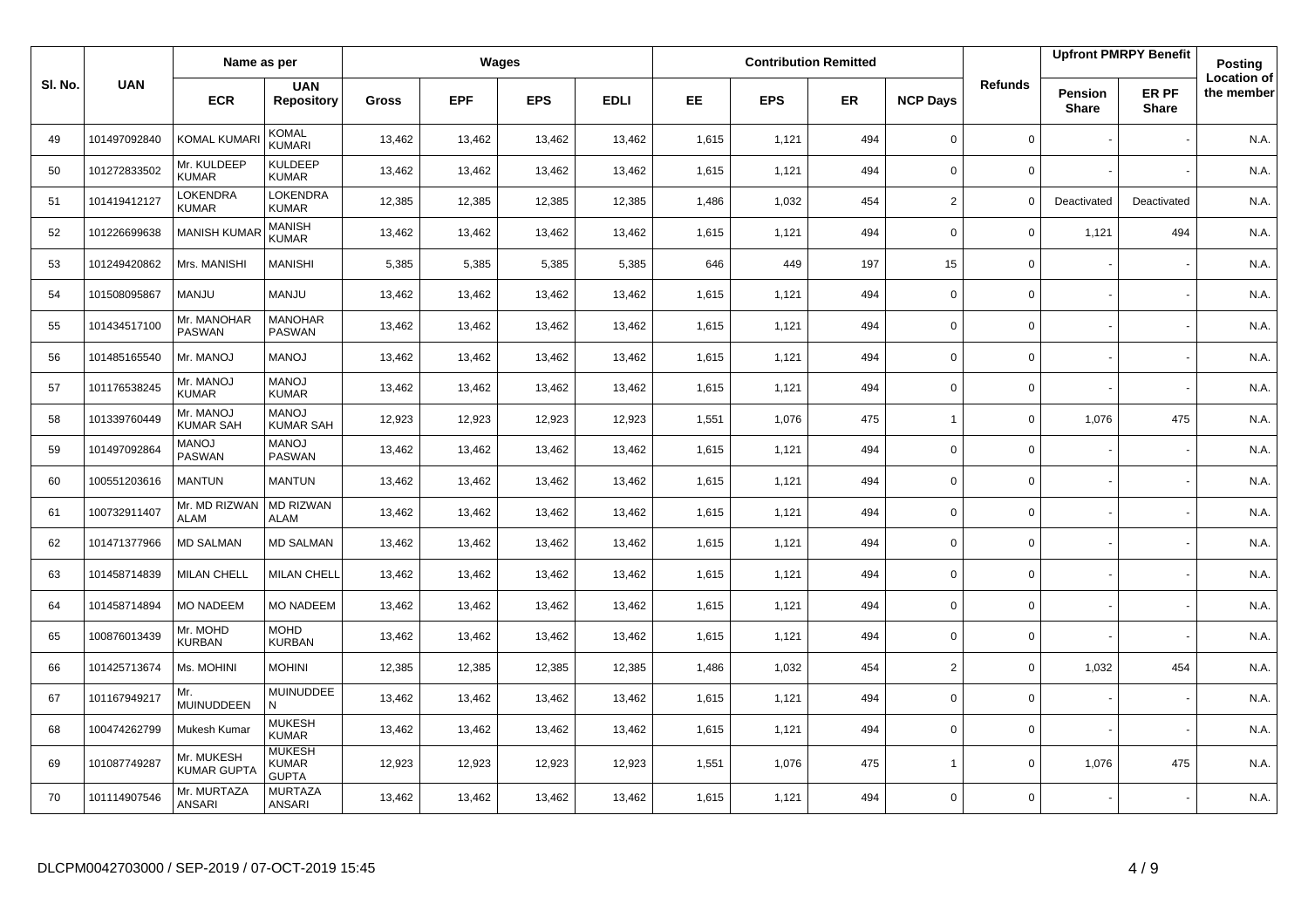|         |              | Name as per                                |                                                |              |            | Wages      |             |           |            | <b>Contribution Remitted</b> |                 |                |                                | <b>Upfront PMRPY Benefit</b> | <b>Posting</b>                   |
|---------|--------------|--------------------------------------------|------------------------------------------------|--------------|------------|------------|-------------|-----------|------------|------------------------------|-----------------|----------------|--------------------------------|------------------------------|----------------------------------|
| SI. No. | <b>UAN</b>   | <b>ECR</b>                                 | <b>UAN</b><br><b>Repository</b>                | <b>Gross</b> | <b>EPF</b> | <b>EPS</b> | <b>EDLI</b> | <b>EE</b> | <b>EPS</b> | <b>ER</b>                    | <b>NCP Days</b> | <b>Refunds</b> | <b>Pension</b><br><b>Share</b> | ER PF<br><b>Share</b>        | <b>Location of</b><br>the member |
| 71      | 101414502106 | Mr. NAR SINGH<br><b>KUMAR</b>              | <b>NAR SINGH</b><br>KUMAR                      | 13,462       | 13,462     | 13,462     | 13,462      | 1,615     | 1,121      | 494                          | $\mathbf 0$     | 0              |                                |                              | N.A.                             |
| 72      | 100516642553 | Mr. NARENDER<br><b>SINGH</b>               | <b>NARENDER</b><br><b>SINGH</b>                | 12,923       | 12,923     | 12,923     | 12,923      | 1,551     | 1,076      | 475                          | $\overline{1}$  | $\mathbf 0$    |                                |                              | N.A.                             |
| 73      | 101152555043 | NARENDRA                                   | NARENDRA                                       | 13,462       | 13,462     | 13,462     | 13,462      | 1,615     | 1,121      | 494                          | $\mathbf 0$     | 0              | 1,121                          | 494                          | N.A.                             |
| 74      | 101446308748 | Mr. NEERAJ<br><b>KUMAR</b>                 | NEERAJ<br><b>KUMAR</b>                         | 13,462       | 13,462     | 13,462     | 13,462      | 1,615     | 1,121      | 494                          | $\mathbf 0$     | $\mathbf{0}$   |                                |                              | N.A.                             |
| 75      | 101497092893 | NEETU                                      | NEETU                                          | 13,462       | 13,462     | 13,462     | 13,462      | 1,615     | 1,121      | 494                          | 0               | 0              |                                |                              | N.A.                             |
| 76      | 101446308795 | NIKHIL KUMAR<br><b>ANAND</b>               | NIKHIL<br>KUMAR<br><b>ANAND</b>                | 13,462       | 13,462     | 13,462     | 13,462      | 1,615     | 1,121      | 494                          | $\Omega$        | 0              |                                |                              | N.A.                             |
| 77      | 101458714825 | NIPU DEVI                                  | NIPU DEVI                                      | 13,462       | 13,462     | 13,462     | 13,462      | 1,615     | 1,121      | 494                          | 0               | 0              |                                |                              | N.A.                             |
| 78      | 101485167201 | NITESH KUMA                                | <b>NITESH</b><br><b>KUMAR</b>                  | 13,462       | 13,462     | 13,462     | 13,462      | 1,615     | 1,121      | 494                          | $\mathbf 0$     | 0              |                                |                              | N.A.                             |
| 79      | 101114907648 | Mr. ONKAR<br><b>KUMAR</b><br><b>PASWAN</b> | ONKAR<br><b>KUMAR</b><br><b>PASWAN</b>         | 12,923       | 12,923     | 12,923     | 12,923      | 1,551     | 1,076      | 475                          | $\mathbf{1}$    | 0              | 1,076                          | 475                          | N.A.                             |
| 80      | 101107180683 | <b>PAVNESH</b><br><b>KUMAR</b>             | <b>PAVNESH</b><br><b>KUMAR</b>                 | 13,462       | 13,462     | 13,462     | 13,462      | 1,615     | 1,121      | 494                          | $\mathbf 0$     | 0              | 1,121                          | 494                          | N.A.                             |
| 81      | 100551202960 | <b>PAWAN II</b>                            | <b>PAWAN</b>                                   | 13,462       | 13,462     | 13,462     | 13,462      | 1,615     | 1,121      | 494                          | $\mathbf 0$     | $\mathbf{0}$   |                                |                              | N.A.                             |
| 82      | 101471375530 | PINTU GAUTAN                               | PINTU<br><b>GAUTAM</b>                         | 13,462       | 13,462     | 13,462     | 13,462      | 1,615     | 1,121      | 494                          | 0               | 0              |                                |                              | N.A.                             |
| 83      | 101217651935 | Ms. POOJA<br><b>KUMARI</b>                 | POOJA<br><b>KUMARI</b>                         | 12,385       | 12,385     | 12,385     | 12,385      | 1,486     | 1,032      | 454                          | $\overline{2}$  | $\Omega$       |                                |                              | N.A.                             |
| 84      | 101419412136 | PRABHA DEVI                                | PRABHA<br><b>DEVI</b>                          | 13,462       | 13,462     | 13,462     | 13,462      | 1,615     | 1,121      | 494                          | $\mathbf 0$     | 0              | 1,121                          | 494                          | N.A.                             |
| 85      | 101461948580 | Mr. PRADEEP<br><b>ASWAL</b>                | PRADEEP<br><b>ASWAL</b>                        | 13,462       | 13,462     | 13,462     | 13,462      | 1,615     | 1,121      | 494                          | $\mathbf 0$     | 0              |                                |                              | N.A.                             |
| 86      | 100512304105 | Mr. PRADEEP<br><b>KUMAR SINGH</b>          | <b>PRADEEP</b><br><b>KUMAR</b><br><b>SINGH</b> | 16,310       | 15,000     | 15,000     | 15,000      | 1,800     | 1,250      | 550                          | $\mathbf 0$     | 0              |                                |                              | N.A.                             |
| 87      | 100702503916 | Mr. PRAKASH<br><b>SINGH BISHT</b>          | <b>PRAKASH</b><br><b>SINGH BISHT</b>           | 11,846       | 11,846     | 11,846     | 11,846      | 1,422     | 987        | 435                          | 3               | 0              |                                |                              | N.A.                             |
| 88      | 101508095879 | PREETI                                     | PREETI                                         | 13,462       | 13,462     | 13,462     | 13,462      | 1,615     | 1,121      | 494                          | $\Omega$        | 0              |                                |                              | N.A.                             |
| 89      | 101458714936 | PREM CHAND                                 | PREM<br>CHAND                                  | 13,462       | 13,462     | 13,462     | 13,462      | 1,615     | 1,121      | 494                          | $\Omega$        | $\mathbf 0$    |                                |                              | N.A.                             |
| 90      | 101270907692 | Mr.<br>PREMNARAYAN AN                      | PREMNARAY                                      | 13,462       | 13,462     | 13,462     | 13,462      | 1,615     | 1,121      | 494                          | $\Omega$        | 0              | 1,121                          | 494                          | N.A.                             |
| 91      | 101048119563 | Mr. PYARE LAL                              | <b>PYARE LAL</b>                               | 13,462       | 13,462     | 13,462     | 13,462      | 1,615     | 1,121      | 494                          | $\Omega$        | 0              | 1,121                          | 494                          | N.A.                             |
| 92      | 101361915112 | Mr.<br>RAGHUNANDA                          | RAGHUNAND<br>AN KUMAR                          | 13,462       | 13,462     | 13,462     | 13,462      | 1,615     | 1,121      | 494                          | $\Omega$        | 0              | 1,121                          | 494                          | N.A.                             |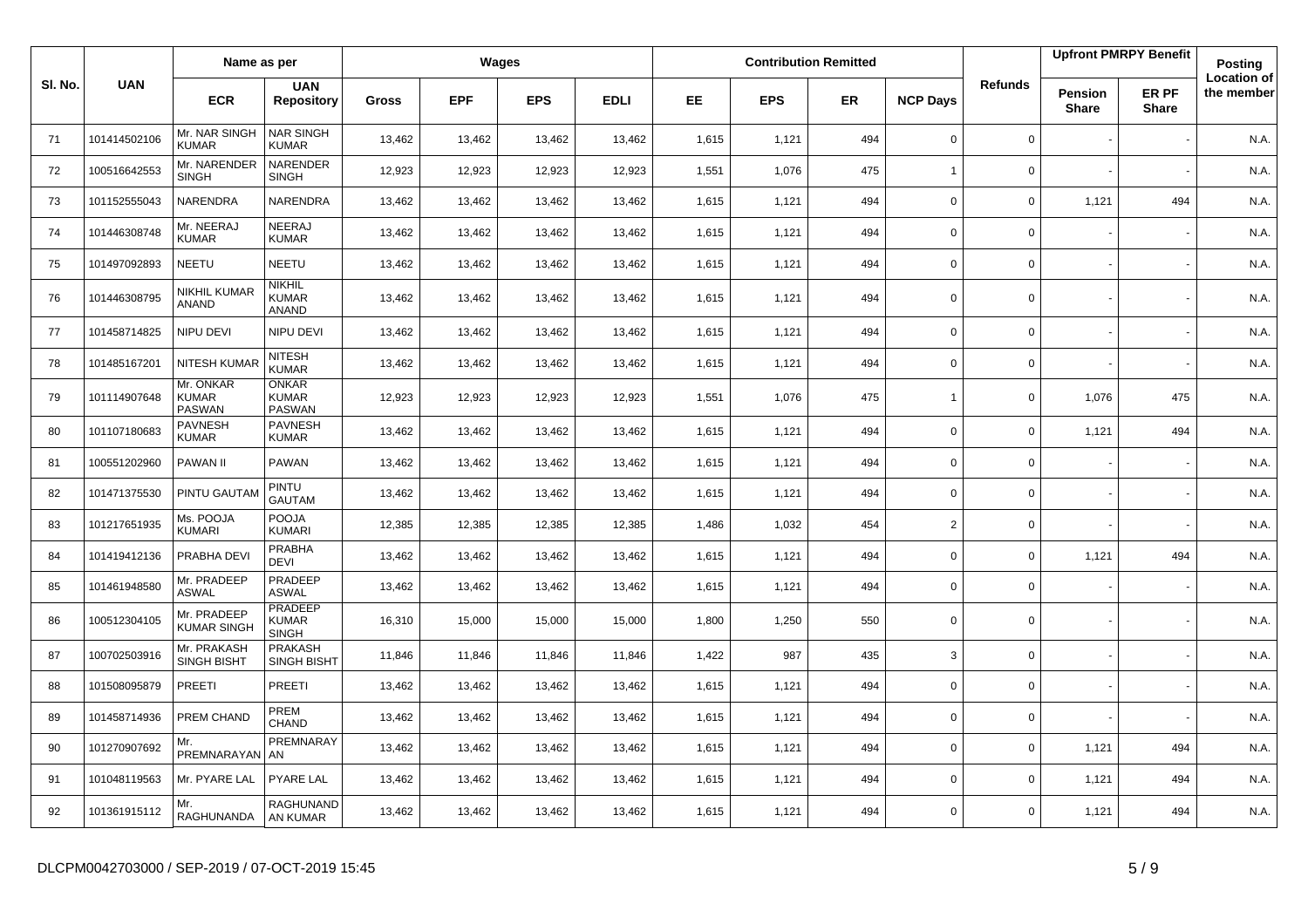|         |                          | Name as per                                 |                                                |              |            | Wages       |             |          |             | <b>Contribution Remitted</b> |                 |                |                         | <b>Upfront PMRPY Benefit</b> | Posting                          |
|---------|--------------------------|---------------------------------------------|------------------------------------------------|--------------|------------|-------------|-------------|----------|-------------|------------------------------|-----------------|----------------|-------------------------|------------------------------|----------------------------------|
| SI. No. | <b>UAN</b>               | <b>ECR</b>                                  | <b>UAN</b><br><b>Repository</b>                | <b>Gross</b> | <b>EPF</b> | <b>EPS</b>  | <b>EDLI</b> | EE.      | <b>EPS</b>  | <b>ER</b>                    | <b>NCP Days</b> | <b>Refunds</b> | Pension<br><b>Share</b> | ER PF<br><b>Share</b>        | <b>Location of</b><br>the member |
|         |                          | N KUMAR                                     |                                                |              |            |             |             |          |             |                              |                 |                |                         |                              |                                  |
| 93      | 101419412143             | <b>RAHUL KUMAR</b>                          | <b>RAHUL</b><br><b>KUMAR</b>                   | 13,462       | 13,462     | 13,462      | 13,462      | 1,615    | 1,121       | 494                          | $\mathbf 0$     | $\mathbf 0$    | 1,121                   | 494                          | N.A.                             |
| 94      | 101278724544             | Mr. RAHUL<br><b>KUMAR</b>                   | <b>RAHUL</b><br><b>KUMAR</b>                   | 13,462       | 13,462     | 13,462      | 13,462      | 1,615    | 1,121       | 494                          | $\mathbf 0$     | $\mathbf 0$    |                         |                              | N.A.                             |
| 95      | 101151377040             | Mr. RAJ KUMAR                               | RAJ KUMAR                                      | 13,462       | 13,462     | 13,462      | 13,462      | 1,615    | 1,121       | 494                          | $\mathbf 0$     | $\mathbf 0$    |                         |                              | N.A.                             |
| 96      | 100892801306             | Mr. RAJ SINGH                               | <b>RAJ SINGH</b>                               | 13,462       | 13,462     | 13,462      | 13,462      | 1,615    | 1,121       | 494                          | $\mathbf 0$     | $\mathsf 0$    |                         |                              | N.A.                             |
| 97      | 100532996867             | RAJA RAM                                    | RAJA RAM                                       | 13,462       | 13,462     | 13,462      | 13,462      | 1,615    | 1,121       | 494                          | $\mathsf{O}$    | $\mathbf 0$    |                         |                              | N.A.                             |
| 98      | 101435035893             | Mr. RAJESH                                  | <b>RAJESH</b>                                  | 13,462       | 13,462     | 13,462      | 13,462      | 1,615    | 1,121       | 494                          | $\mathbf 0$     | $\mathsf 0$    |                         |                              | N.A.                             |
| 99      | 100670983854             | Mr. RAJESH                                  | <b>RAJESH</b>                                  | 13,462       | 13,462     | 13,462      | 13,462      | 1,615    | 1,121       | 494                          | $\mathbf 0$     | $\mathbf 0$    |                         |                              | N.A.                             |
| 100     | 101471375553             | RAJESH KUMAI                                | <b>RAJESH</b><br><b>KUMAR</b>                  | 13,462       | 13,462     | 13,462      | 13,462      | 1,615    | 1,121       | 494                          | $\mathbf 0$     | $\mathsf 0$    |                         |                              | N.A.                             |
| 101     | 101188530484             | Mr. RAJKUMAR<br>YADAV                       | <b>RAJKUMAR</b><br>YADAV                       | 13,462       | 13,462     | 13,462      | 13,462      | 1,615    | 1,121       | 494                          | $\mathbf 0$     | $\mathsf 0$    |                         |                              | N.A.                             |
| 102     | 100566256947             | RAJU KR                                     | RAJU KUMAR                                     | 13,462       | 13,462     | 13,462      | 13,462      | 1,615    | 1,121       | 494                          | $\mathsf{O}$    | $\mathsf 0$    |                         |                              | N.A.                             |
| 103     | 10136556271 <sup>-</sup> | Mr. RAKESH<br><b>KUMAR JHA</b>              | <b>RAKESH</b><br>KUMAR JHA                     | 13,462       | 13,462     | 13,462      | 13,462      | 1,615    | 1,121       | 494                          | $\mathbf 0$     | $\mathsf 0$    |                         |                              | N.A.                             |
| 104     | 101386670379             | Mr. RAKESH<br><b>KUMAR</b><br><b>NAMDEV</b> | <b>RAKESH</b><br><b>KUMAR</b><br><b>NAMDEV</b> | 13,462       | 13,462     | 13,462      | 13,462      | 1,615    | 1,121       | 494                          | $\mathsf{O}$    | $\mathbf 0$    | 1,121                   | 494                          | N.A.                             |
| 105     | 100551205697             | <b>RAM KUMAR</b>                            | RAM KUMAR                                      | 13,462       | 13,462     | 13,462      | 13,462      | 1,615    | 1,121       | 494                          | $\mathbf 0$     | $\mathbf 0$    |                         |                              | N.A.                             |
| 106     | 101485166748             | <b>RAM KUMAR</b>                            | <b>RAM KUMAR</b>                               | 13,462       | 13,462     | 13,462      | 13,462      | 1,615    | 1,121       | 494                          | $\mathbf 0$     | $\mathbf 0$    |                         |                              | N.A.                             |
| 107     | 101419412087             | <b>RAM MOHAN</b>                            | <b>RAM MOHAN</b>                               | 13,462       | 13,462     | 13,462      | 13,462      | 1,615    | 1,121       | 494                          | $\mathbf 0$     | 0              | 1,121                   | 494                          | N.A.                             |
| 108     | 101471580037             | Mr. RAM ROOP                                | RAM ROOP                                       | 13,462       | 13,462     | 13,462      | 13,462      | 1,615    | 1,121       | 494                          | $\mathbf 0$     | $\mathbf 0$    |                         |                              | N.A.                             |
| 109     | 101497781040             | <b>RANI KASHYAP</b>                         | RANI<br><b>KASHYAP</b>                         | $\mathbf 0$  | $\Omega$   | $\mathbf 0$ | $\mathbf 0$ | $\Omega$ | $\mathbf 0$ | $\Omega$                     | $\mathbf 0$     | $\mathbf 0$    |                         |                              | N.A.                             |
| 110     | 100532995380             | RANJAN                                      | RANJAN                                         | 13,462       | 13,462     | 13,462      | 13,462      | 1,615    | 1,121       | 494                          | $\mathbf 0$     | $\mathbf 0$    |                         |                              | N.A.                             |
| 111     | 101419412162             | RAVI KUMAR                                  | <b>RAVI KUMAR</b>                              | 12,923       | 12,923     | 12,923      | 12,923      | 1,551    | 1,076       | 475                          | $\overline{1}$  | $\mathbf 0$    |                         |                              | N.A.                             |
| 112     | 100732250016             | <b>RAVINDRA</b>                             | <b>RAVINDRA</b>                                | 13,462       | 13,462     | 13,462      | 13,462      | 1,615    | 1,121       | 494                          | $\mathbf 0$     | $\mathbf 0$    |                         |                              | N.A.                             |
| 113     | 100566255383             | <b>RAVINDER</b>                             | <b>RAVINDRA</b><br>RAUT                        | 13,462       | 13,462     | 13,462      | 13,462      | 1,615    | 1,121       | 494                          | $\mathbf 0$     | $\mathbf 0$    |                         |                              | N.A.                             |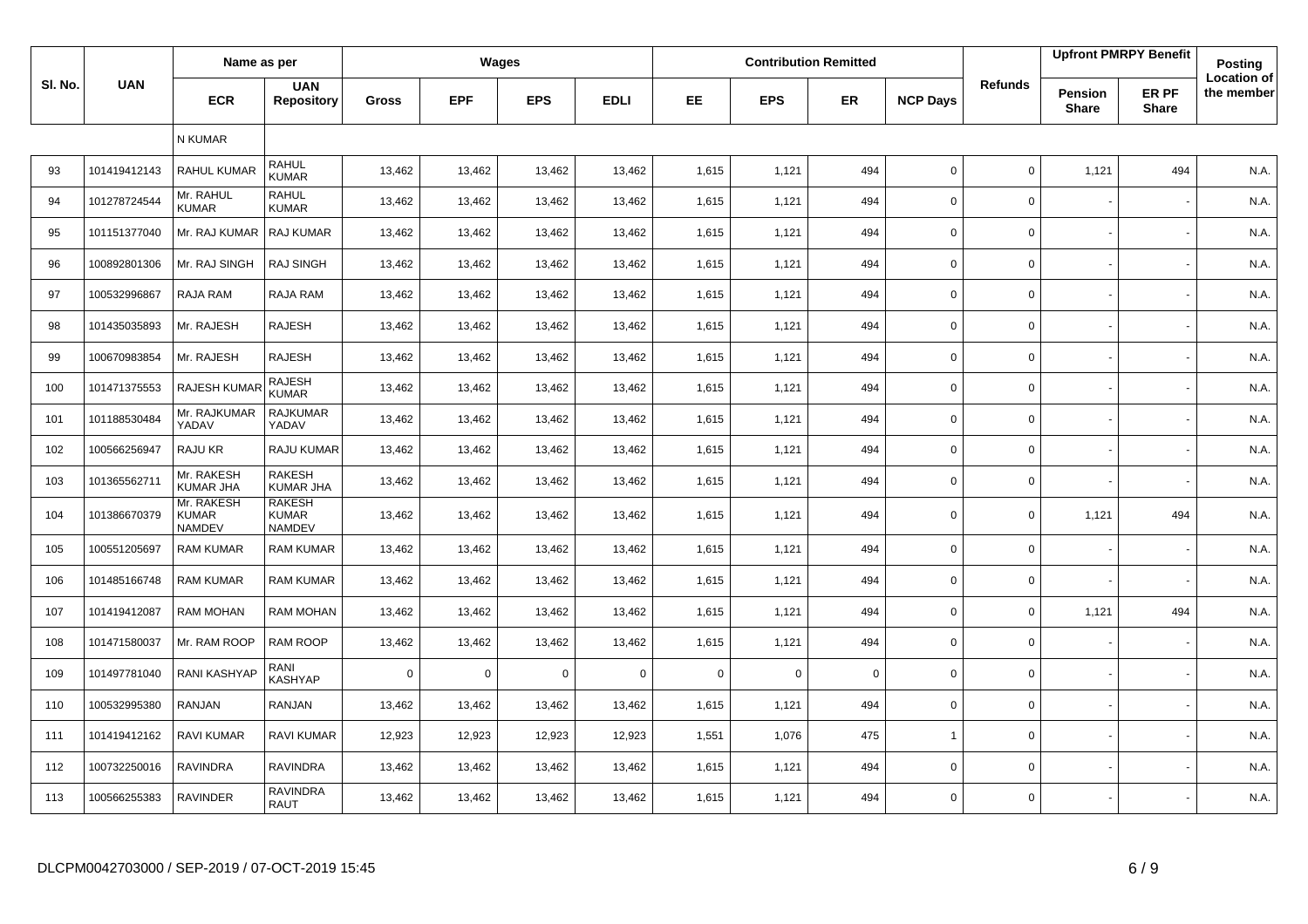|         |              | Name as per                                     |                                                 |        |            | Wages      |             |       |            | <b>Contribution Remitted</b> |                 |                |                         | <b>Upfront PMRPY Benefit</b> | Posting                          |
|---------|--------------|-------------------------------------------------|-------------------------------------------------|--------|------------|------------|-------------|-------|------------|------------------------------|-----------------|----------------|-------------------------|------------------------------|----------------------------------|
| SI. No. | <b>UAN</b>   | <b>ECR</b>                                      | <b>UAN</b><br><b>Repository</b>                 | Gross  | <b>EPF</b> | <b>EPS</b> | <b>EDLI</b> | EE.   | <b>EPS</b> | <b>ER</b>                    | <b>NCP Days</b> | <b>Refunds</b> | Pension<br><b>Share</b> | ER PF<br><b>Share</b>        | <b>Location of</b><br>the member |
| 114     | 101299226232 | Mr. RITU                                        | <b>RITU</b>                                     | 12,923 | 12,923     | 12,923     | 12,923      | 1,551 | 1,076      | 475                          | $\overline{1}$  | $\mathbf 0$    |                         |                              | N.A.                             |
| 115     | 101217651926 | Mrs. RUBI<br><b>CHAUBE</b>                      | <b>RUBI</b><br><b>CHAUBE</b>                    | 12,923 | 12,923     | 12,923     | 12,923      | 1,551 | 1,076      | 475                          | $\overline{1}$  | 0              |                         |                              | N.A.                             |
| 116     | 101368264694 | Mrs. RUMA                                       | <b>RUMA</b>                                     | 12,923 | 12,923     | 12,923     | 12,923      | 1,551 | 1,076      | 475                          | $\overline{1}$  | $\mathsf{O}$   | 1,076                   | 475                          | N.A.                             |
| 117     | 101508095880 | <b>RUPESH SAH</b>                               | <b>RUPESH SAH</b>                               | 8,077  | 8,077      | 8,077      | 8,077       | 969   | 673        | 296                          | 10              | $\mathsf{O}$   |                         |                              | N.A.                             |
| 118     | 101419412094 | <b>SACHIN</b>                                   | <b>SACHIN</b>                                   | 13,462 | 13,462     | 13,462     | 13,462      | 1,615 | 1,121      | 494                          | $\mathbf 0$     | 0              | 1,121                   | 494                          | N.A.                             |
| 119     | 100957444864 | <b>SACHIN KUMAR</b>                             | <b>SACHIN</b><br><b>KUMAR</b>                   | 13,462 | 13,462     | 13,462     | 13,462      | 1,615 | 1,121      | 494                          | $\mathbf 0$     | $\mathbf 0$    |                         |                              | N.A.                             |
| 120     | 100511990638 | Mr. SANDEEP<br><b>KUMAR</b>                     | SANDEEP<br><b>KUMAR</b>                         | 10,231 | 10,231     | 10,231     | 10,231      | 1,228 | 852        | 376                          | 6               | 0              |                         |                              | N.A.                             |
| 121     | 100551204373 | SANDEEP<br><b>SINGH</b>                         | SANDEEP<br><b>SINGH</b>                         | 16,310 | 15,000     | 15,000     | 15,000      | 1,800 | 1,250      | 550                          | $\mathbf 0$     | 0              |                         |                              | N.A.                             |
| 122     | 100671646096 | <b>SANJAY KUMA</b>                              | SANJAY<br><b>KUMAR</b>                          | 13,462 | 13,462     | 13,462     | 13,462      | 1,615 | 1,121      | 494                          | $\mathbf 0$     | 0              |                         |                              | N.A.                             |
| 123     | 101202213980 | Mr. SANJAY<br><b>KUMAR</b>                      | SANJAY<br><b>KUMAR</b>                          | 8,077  | 8,077      | 8,077      | 8,077       | 969   | 673        | 296                          | 10 <sup>1</sup> | $\mathbf{0}$   |                         |                              | N.A.                             |
| 124     | 100551204974 | SANJU                                           | SANJU                                           | 13,462 | 13,462     | 13,462     | 13,462      | 1,615 | 1,121      | 494                          | $\mathbf 0$     | 0              |                         |                              | N.A.                             |
| 125     | 100566256767 | <b>SANTOSH</b><br><b>KUMAR</b>                  | <b>SANTOSH</b><br><b>KUMAR</b><br><b>VERMA</b>  | 16,310 | 15,000     | 15,000     | 15,000      | 1,800 | 1,250      | 550                          | 0               | 0              |                         |                              | N.A.                             |
| 126     | 100543117281 | Mr.<br>SARVENDRA<br><b>KUMAR</b>                | SARVENDRA<br>KUMAR                              | 13,462 | 13,462     | 13,462     | 13,462      | 1,615 | 1,121      | 494                          | $\mathbf 0$     | 0              |                         |                              | N.A.                             |
| 127     | 100957444919 | <b>SAVITRI</b>                                  | <b>SAVITRI</b>                                  | 13,462 | 13,462     | 13,462     | 13,462      | 1,615 | 1,121      | 494                          | 0               | $\Omega$       | Deactivated             | Deactivated                  | N.A.                             |
| 128     | 101446308822 | SAWAN<br>PASWAN                                 | SAWAN<br><b>PASWAN</b>                          | 10,769 | 10,769     | 10,769     | 10,769      | 1,292 | 897        | 395                          | 5               | 0              |                         |                              | N.A.                             |
| 129     | 101419412060 | <b>SHAMBHU</b><br><b>KUMAR</b><br><b>PASWAN</b> | <b>SHAMBHU</b><br><b>KUMAR</b><br><b>PASWAN</b> | 15,657 | 15,000     | 15,000     | 15,000      | 1,800 | 1,250      | 550                          | $\overline{1}$  | $\mathbf{0}$   |                         |                              | N.A.                             |
| 130     | 100919015837 | Mr. SHARWAN<br><b>KUMAR RAM</b>                 | <b>SHARWAN</b><br><b>KUMAR RAM</b>              | 12,923 | 12,923     | 12,923     | 12,923      | 1,551 | 1,076      | 475                          | $\overline{1}$  | $\Omega$       |                         |                              | N.A.                             |
| 131     | 100634694845 | <b>SHIV NARAYAI</b>                             | SHIV<br>NARAYAN                                 | 13,462 | 13,462     | 13,462     | 13,462      | 1,615 | 1,121      | 494                          | $\mathbf 0$     | 0              |                         |                              | N.A.                             |
| 132     | 101497092872 | SHIVAM SINGH                                    | <b>SHIVAM</b><br><b>SINGH</b>                   | 13,462 | 13,462     | 13,462     | 13,462      | 1,615 | 1,121      | 494                          | $\mathbf 0$     | 0              |                         |                              | N.A.                             |
| 133     | 101485166753 | <b>SHIVENDER</b><br><b>KUMAR</b>                | SHIVENDER<br><b>KUMAR</b>                       | 13,462 | 13,462     | 13,462     | 13,462      | 1,615 | 1,121      | 494                          | $\mathbf 0$     | $\mathsf{O}$   |                         |                              | N.A.                             |
| 134     | 100915316972 | <b>SHRVAN</b><br><b>KUMAR</b><br><b>MANDAL</b>  | <b>SHRVAN</b><br><b>KUMAR</b><br>MANDAL         | 13,462 | 13,462     | 13,462     | 13,462      | 1,615 | 1,121      | 494                          | $\mathbf 0$     | $\mathbf{0}$   |                         |                              | N.A.                             |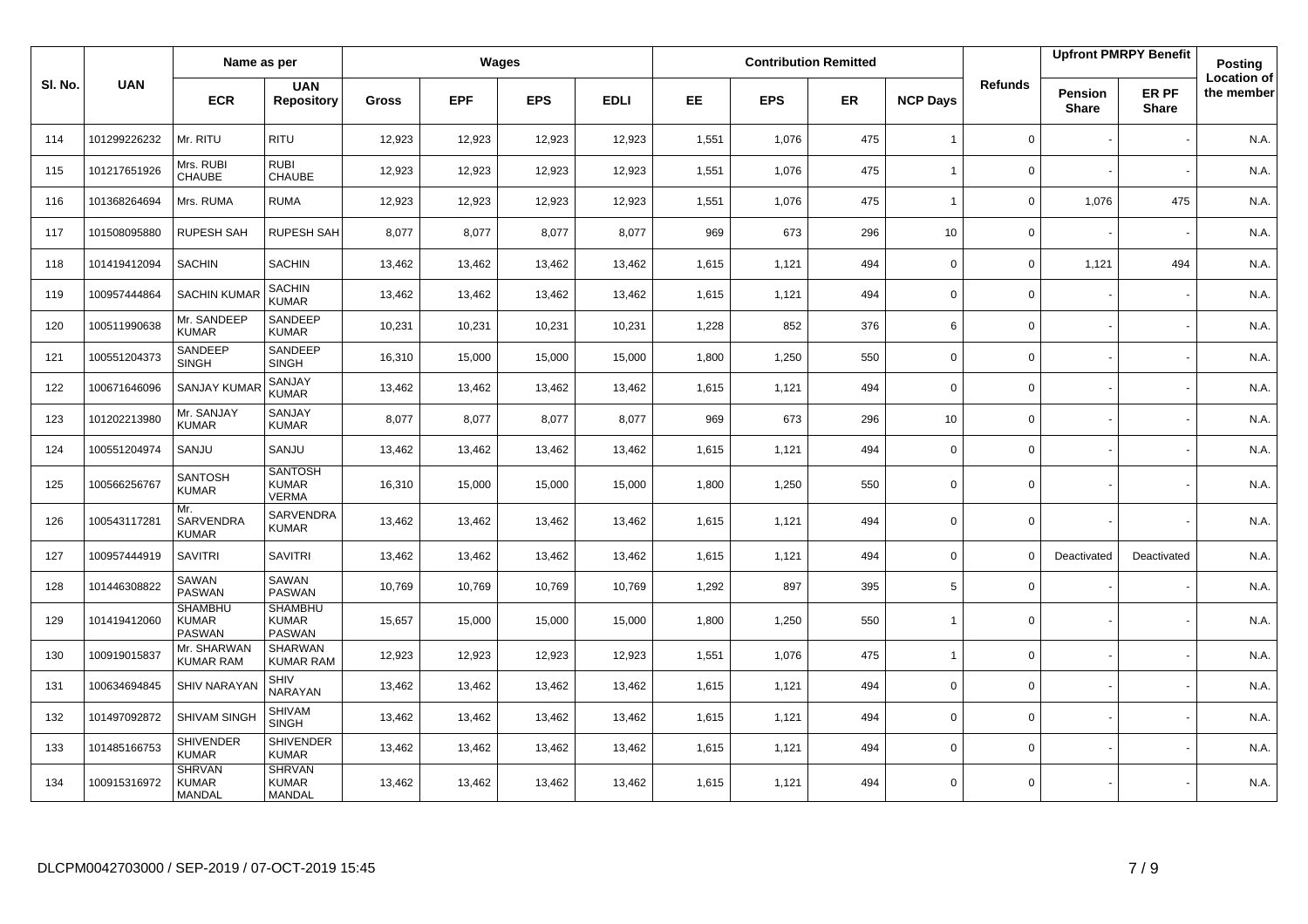|        |              | Name as per                           |                                                 |              |            | Wages      |             |           |            | <b>Contribution Remitted</b> |                          |                |                         | <b>Upfront PMRPY Benefit</b> | Posting                          |
|--------|--------------|---------------------------------------|-------------------------------------------------|--------------|------------|------------|-------------|-----------|------------|------------------------------|--------------------------|----------------|-------------------------|------------------------------|----------------------------------|
| SI. No | <b>UAN</b>   | <b>ECR</b>                            | <b>UAN</b><br><b>Repository</b>                 | <b>Gross</b> | <b>EPF</b> | <b>EPS</b> | <b>EDLI</b> | <b>EE</b> | <b>EPS</b> | <b>ER</b>                    | <b>NCP Days</b>          | <b>Refunds</b> | Pension<br><b>Share</b> | ER PF<br><b>Share</b>        | <b>Location of</b><br>the member |
| 135    | 101485166711 | <b>SONIA</b>                          | <b>SONIA</b>                                    | 13,462       | 13,462     | 13,462     | 13,462      | 1,615     | 1,121      | 494                          | $\mathbf 0$              | $\mathbf{0}$   |                         |                              | N.A.                             |
| 136    | 100511809084 | Mr. SONU<br><b>KUMAR GUPTA</b>        | SONU<br><b>KUMAR</b><br><b>GUPTA</b>            | 16,310       | 15,000     | 15,000     | 15,000      | 1,800     | 1,250      | 550                          | $\Omega$                 | $\mathbf 0$    |                         |                              | N.A.                             |
| 137    | 101497730204 | Mr. SONU<br><b>KUMAR PASVA</b>        | <b>SONU</b><br><b>KUMAR</b><br>PASVAN           | 12,385       | 12,385     | 12,385     | 12,385      | 1,486     | 1,032      | 454                          | $\overline{2}$           | $\Omega$       |                         |                              | N.A.                             |
| 138    | 100957444957 | <b>SONU KUMAR</b>                     | SONU<br><b>KUMAR SAH</b>                        | 13,462       | 13,462     | 13,462     | 13,462      | 1,615     | 1,121      | 494                          | $\mathbf 0$              | 0              |                         |                              | N.A.                             |
| 139    | 101107180736 | <b>SUBHASH</b><br>CHANDRA             | <b>SUBHASH</b><br><b>CHANDRA</b>                | 13,462       | 13,462     | 13,462     | 13,462      | 1,615     | 1,121      | 494                          | $\mathbf 0$              | 0              | 1,121                   | 494                          | N.A.                             |
| 140    | 100671056150 | <b>SUDHA DEVI</b>                     | <b>SUDHA DEVI</b>                               | 13,462       | 13,462     | 13,462     | 13,462      | 1,615     | 1,121      | 494                          | $\mathbf 0$              | 0              |                         |                              | N.A.                             |
| 141    | 101485167168 | SUDHNSHU<br><b>KUMAR</b>              | SUDHNSHU<br><b>KUMAR</b>                        | 13,462       | 13,462     | 13,462     | 13,462      | 1,615     | 1,121      | 494                          | $\mathbf 0$              | 0              |                         |                              | N.A.                             |
| 142    | 100566254674 | <b>SUNIL</b>                          | <b>SUNEEL</b>                                   | 13,462       | 13,462     | 13,462     | 13,462      | 1,615     | 1,121      | 494                          | $\mathbf 0$              | 0              |                         |                              | N.A.                             |
| 143    | 101401962763 | Mr. SUNIL                             | <b>SUNIL</b>                                    | 13,462       | 13,462     | 13,462     | 13,462      | 1,615     | 1,121      | 494                          | $\mathbf 0$              | $\mathbf 0$    |                         |                              | N.A.                             |
| 144    | 101485166674 | <b>SUNIL KUMAR</b>                    | <b>SUNIL</b><br><b>KUMAR</b>                    | 13,462       | 13,462     | 13,462     | 13,462      | 1,615     | 1,121      | 494                          | $\mathsf 0$              | 0              |                         |                              | N.A.                             |
| 145    | 101262780101 | Mr. SURAJ                             | <b>SURAJ</b>                                    | 13,462       | 13,462     | 13,462     | 13,462      | 1,615     | 1,121      | 494                          | $\mathbf 0$              | 0              |                         |                              | N.A.                             |
| 146    | 101193363027 | Mr. SURAJ<br><b>KUMAR</b>             | <b>SURAJ</b><br><b>KUMAR</b>                    | 13,462       | 13,462     | 13,462     | 13,462      | 1,615     | 1,121      | 494                          | $\mathbf 0$              | 0              | 1,121                   | 494                          | N.A.                             |
| 147    | 101419412115 | <b>SURENDRA</b><br><b>KUMAR SINGH</b> | <b>SURENDRA</b><br><b>KUMAR</b><br><b>SINGH</b> | 10,231       | 10,231     | 10,231     | 10,231      | 1,228     | 852        | 376                          | 6                        | 0              |                         |                              | N.A.                             |
| 148    | 101401265528 | <b>SURUCHI</b>                        | <b>SURUCHI</b>                                  | 13,462       | 13,462     | 13,462     | 13,462      | 1,615     | 1,121      | 494                          | $\mathbf 0$              | 0              | 1,121                   | 494                          | N.A.                             |
| 149    | 101445677699 | Mrs. SUSHILA                          | <b>SUSHILA</b>                                  | 13,462       | 13,462     | 13.462     | 13,462      | 1,615     | 1,121      | 494                          | $\mathbf 0$              | 0              |                         |                              | N.A.                             |
| 150    | 101485165538 | Mrs. SWALEHA<br><b>BANO</b>           | <b>SWALEHA</b><br><b>BANO</b>                   | 12,923       | 12,923     | 12,923     | 12,923      | 1,551     | 1,076      | 475                          | $\mathbf{1}$             | $\mathbf 0$    |                         |                              | N.A.                             |
| 151    | 101270907709 | Mr. UMESH<br><b>KUMAR SINGH</b>       | <b>UMESH</b><br><b>KUMAR</b><br><b>SINGH</b>    | 13,462       | 13,462     | 13,462     | 13,462      | 1,615     | 1,121      | 494                          | $\Omega$                 | $\mathbf 0$    | 1,121                   | 494                          | N.A.                             |
| 152    | 101193287920 | Ms. URMILA                            | URMILA                                          | 13,462       | 13,462     | 13,462     | 13,462      | 1,615     | 1,121      | 494                          | $\mathbf 0$              | 0              |                         |                              | N.A.                             |
| 153    | 100957444974 | <b>UTTAM SINGH</b>                    | <b>UTTAM</b><br><b>SINGH</b>                    | 12,923       | 12,923     | 12,923     | 12,923      | 1,551     | 1,076      | 475                          | $\overline{\phantom{a}}$ | $\Omega$       | Deactivated             | Deactivated                  | N.A.                             |
| 154    | 101154045448 | Mr.<br>VEERENDRA                      | VEERENDRA                                       | 13,462       | 13,462     | 13,462     | 13,462      | 1,615     | 1,121      | 494                          | $\Omega$                 | $\Omega$       |                         |                              | N.A.                             |
| 155    | 101419412158 | <b>VINOD KUMAR</b><br><b>PRADHAN</b>  | VINOD<br><b>KUMAR</b><br>PRADHAN                | 12,385       | 12,385     | 12,385     | 12,385      | 1,486     | 1,032      | 454                          | $\overline{2}$           | 0              |                         |                              | N.A.                             |